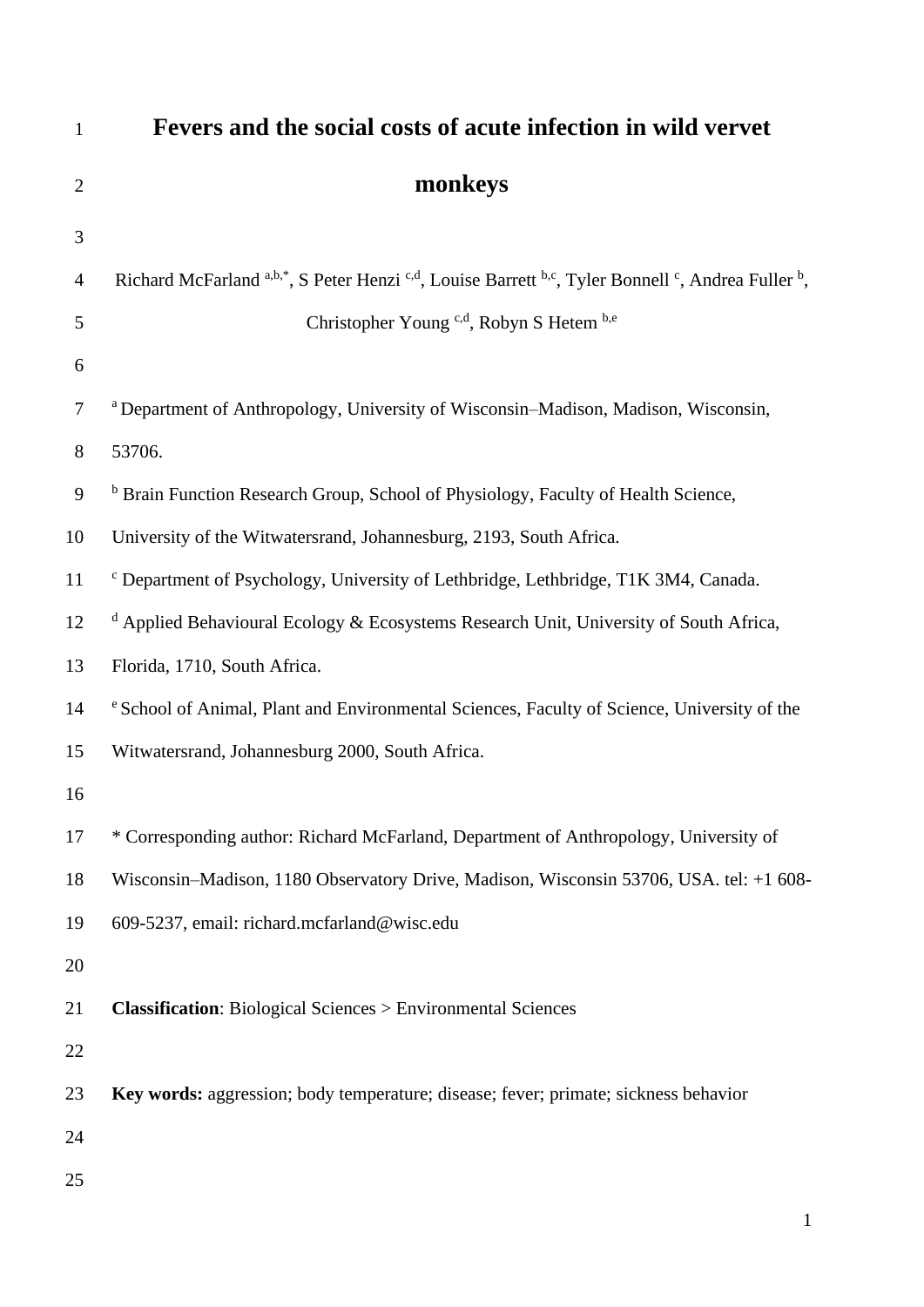### **ABSTRACT**

 Fevers are considered an adaptive response by the host to infection. For gregarious animals, however, fever and the associated sickness behaviors may signal a temporary loss of capacity, offering other group members competitive opportunities. We implanted wild vervet monkeys (*Chlorocebus pygerythrus*) with miniature data loggers to obtain continuous measurements of core body temperature. We detected 128 fevers in 43 monkeys, totaling 776 fever-days over a six-year period. Fevers were characterized by a persistent elevation in mean and minimum 24h body temperature of at least 0.5ºC. Corresponding behavioral data indicated that febrile monkeys spent more time resting and less time feeding, consistent with the known sickness behaviors of lethargy and anorexia, respectively. We found no evidence that fevers influenced the time individuals spent socializing with conspecifics, suggesting social transmission of infection within a group is likely. Notably, febrile monkeys were targeted with twice as much aggression from their conspecifics and were six-times more likely to become injured compared to afebrile monkeys. Our results suggest that sickness behavior, together with its agonistic consequences, can carry meaningful costs for highly gregarious mammals. The degree to which social factors modulate the welfare of infected animals is an important aspect to consider when attempting to understand the ecological implications of disease.

- 
- 
- 
- 
- 
-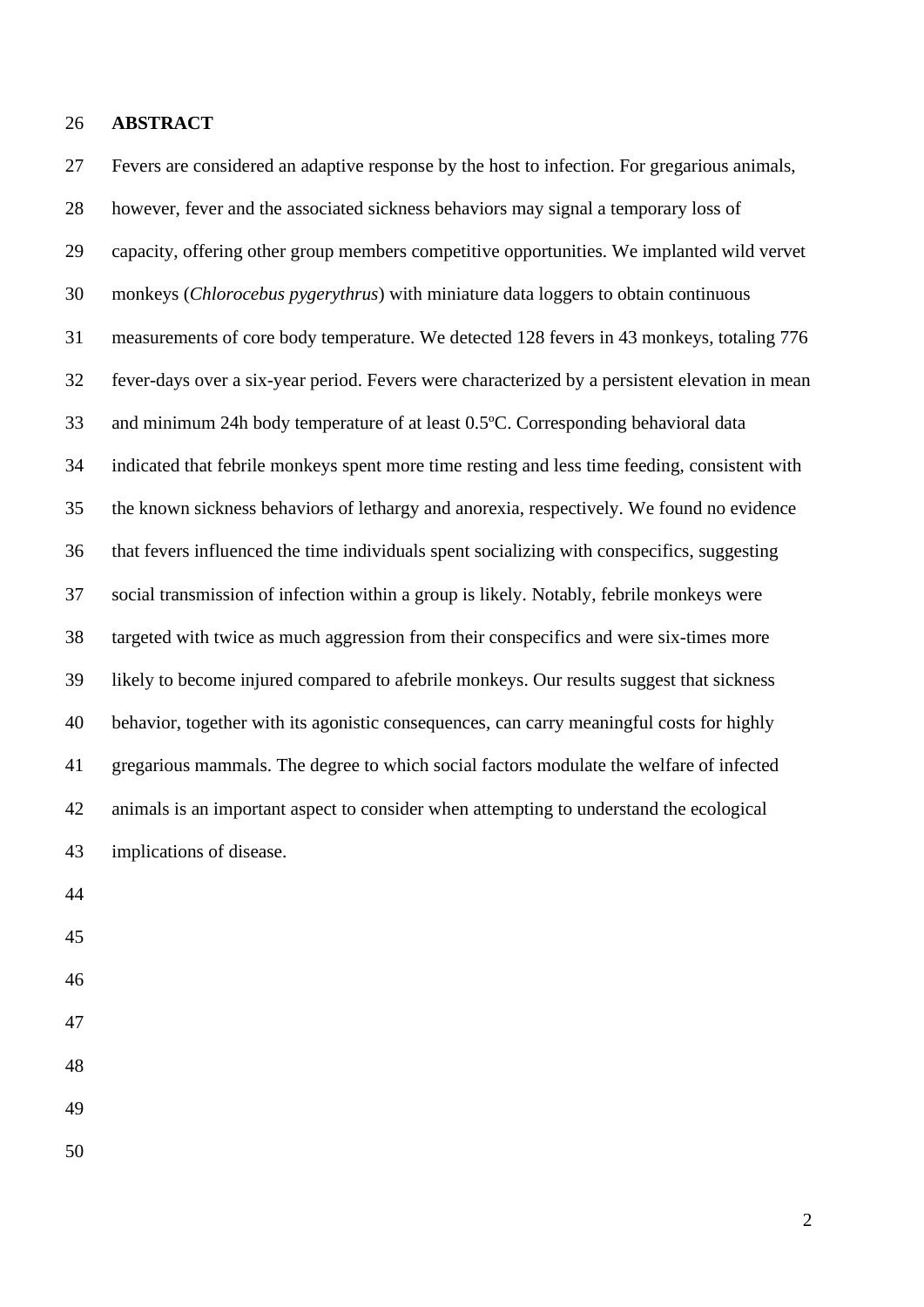# **SIGNIFICANCE STATEMENT**

 Using state-of-the-art biologging technology, we document the occurrence of fevers in wild vervet monkeys and demonstrate that fevers coincide with overt sickness behavior. In so doing, we demonstrate, for the first time, a hidden cost of sociality: febrile animals were twice as likely to receive aggression from their group mates and were six times more likely to be wounded following the onset of a fever. Sick animals were targeted when least able to fight back, potentially improving the attacker's social status, and further reducing a sick animal's survival prospects. Understanding disease transmission dynamics requires greater attention to the ways in which social structure can change as a result of infection, and how such shifts can influence future patterns of transmission.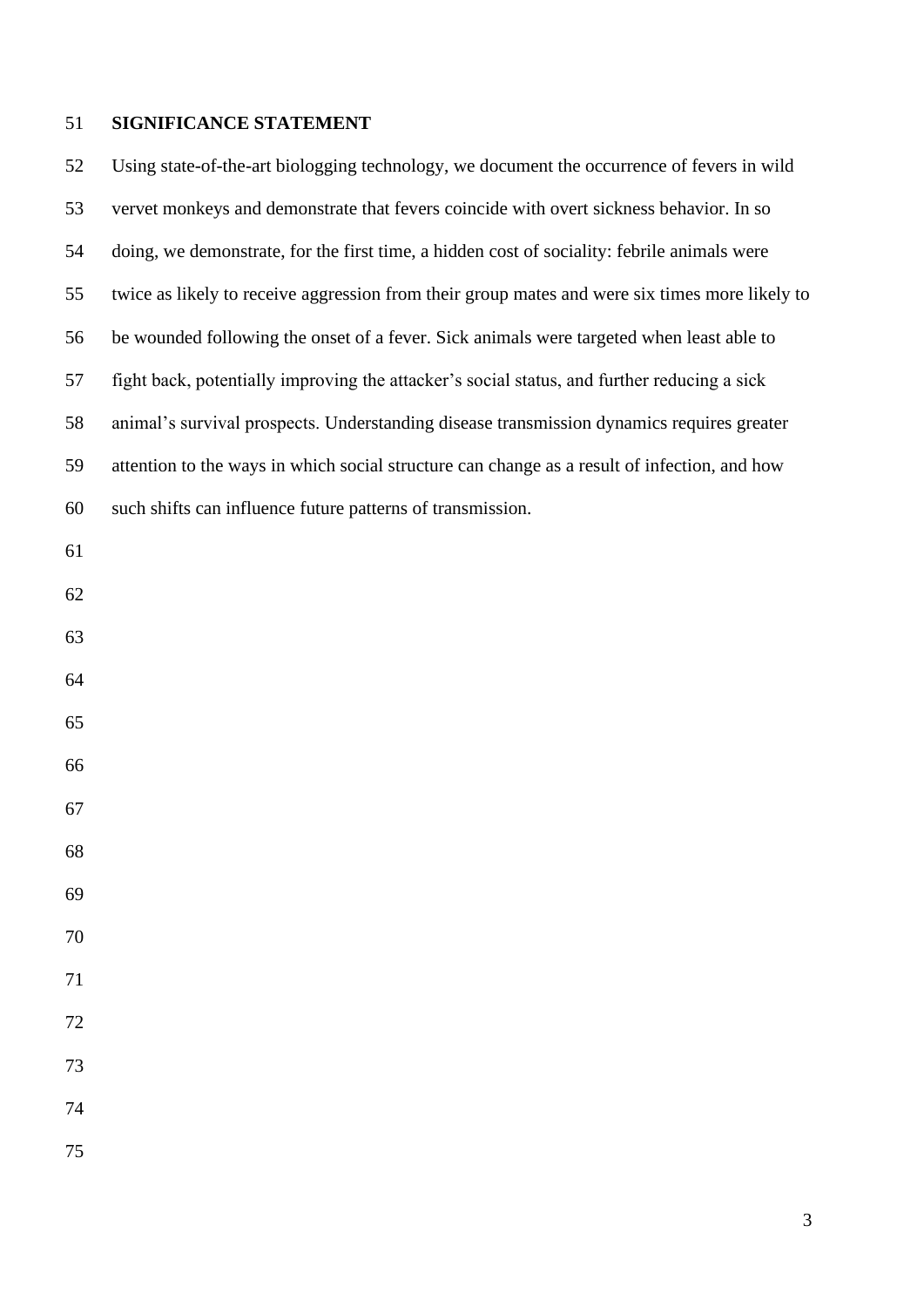#### **MAIN TEXT**

### **INTRODUCTION**

 Evolutionary studies of animal behavior generally focus on the adaptive value of typical behavior in healthy animals. It has long been recognized, however, that sick animals can also provide insights into the behavioral determinants of survival and adaptation, particularly in the face of environmental challenges (1). The occurrence of fevers in a diverse range of animals (1) suggests that, despite the significant metabolic costs associated with the maintenance of elevated body temperatures (2), the fever response is an evolutionarily conserved strategy, acting principally to fight off infectious pathogens or other non-infectious irritants (3).

 The behavioral responses that accompany fevers are similarly considered to be complementary and beneficial (1, 4, 5), rather than maladaptive by-products of an inability to cope with infection (6). Collectively referred to as "sickness behavior", responses such as lethargy, anorexia, loss of body weight, sleepiness, and the cessation of grooming, can all help alleviate the body's increased metabolic demand when fighting infection (1, 7). Importantly, however, the survival benefits of sickness behavior must be traded against costs incurred, such as increased risk of predation, a reduction in social engagement and reproductive opportunities, or reduced territorial defence (8). For gregarious species experiencing local competition for resources (9), detectable evidence of sickness behavior may offer group members the opportunity to gain competitive advantage through the targeted aggression of debilitated rivals. Yet, to date there is no record of increased aggression towards infected conspecifics. Birds (10), and rats (11) reduced aggressive behavior when sickness behaviors were artificially induced, and wild mongoose showed no change in agnostic behavior when sick (12). Cues of sickness, however, may allow conspecifics to identify individuals less likely to engage in aggressive encounters. Such detection, coupled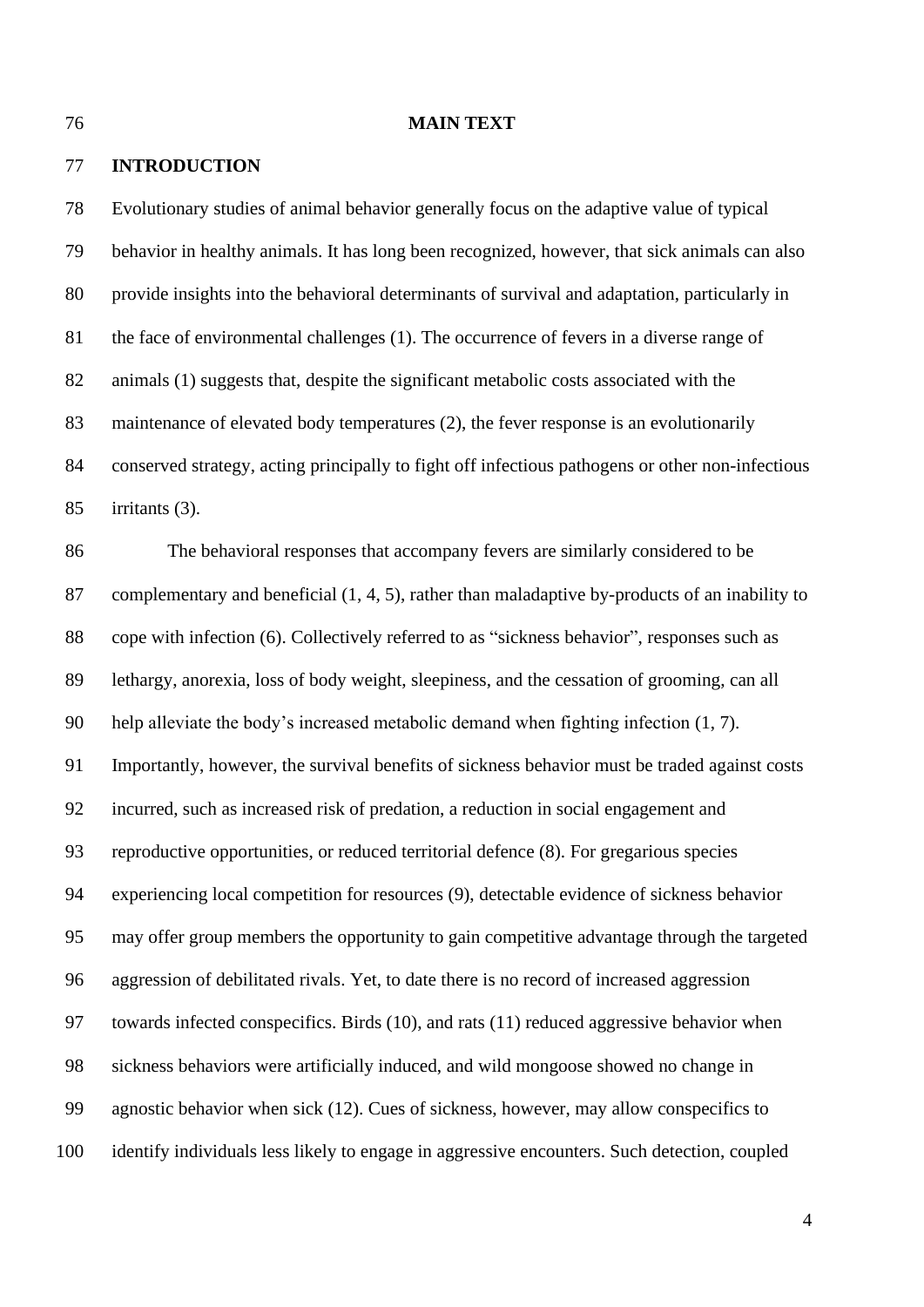with reduced rates of aggression, could explain why male house finches preferentially feed near infected conspecifics (13). Humans detect sick individuals using both visual and olfactory cues (14), and there is evidence to suggest that some non-human primates use olfactory cues to detect conspecifics infected with parasites (15). However, it remains unclear to what extent non-human primates can detect sickness itself, and whether this affects the behavior of conspecifics toward sick individuals (7, 16, 17).

 Here, we use continuous measurements of core body temperature and corresponding behavioral data to identify naturally occurring fevers in wild vervet monkeys (*Chlorocebus pygerythrus*) and to test the prediction that monkeys would spend more time resting (lethargy) and less time foraging (anorexia) when febrile. On the assumption that sickness behavior can be detected, if it occurs, by conspecifics, we then assessed the possibility that conspecifics reduced their social engagement with febrile individuals, and vice versa. Finally, we tested the prediction that, if the weakened status of a febrile monkey can be detected, then they would receive more conspecific aggression, and that a reduced capacity to mount a viable behavioral defense would lead to an increased likelihood of injury.

### **RESULTS**

Overall, we collected concurrent body temperature and behavioral data from 59 monkeys

across 1,264 calendar days (N = 16,997 'monkey-days'). This sample included 412 monkey-

days on which a monkey was febrile (Figure 1), 5,622 monkey-days that involved aggression,

and 216 monkey-days when injuries occurred. Mean 24h body temperatures were on average

122 0.7°C higher on fever days (38.7  $\pm$  0.5°C) compared to non-fever days (38.0  $\pm$  0.3°C),

123 maximum 24h body temperatures were on average 0.5°C higher during fever days (39.9  $\pm$ 

124 0.5<sup>o</sup>C) compared to non-fever days (39.4  $\pm$  0.4<sup>o</sup>C), and minimum 24h body temperatures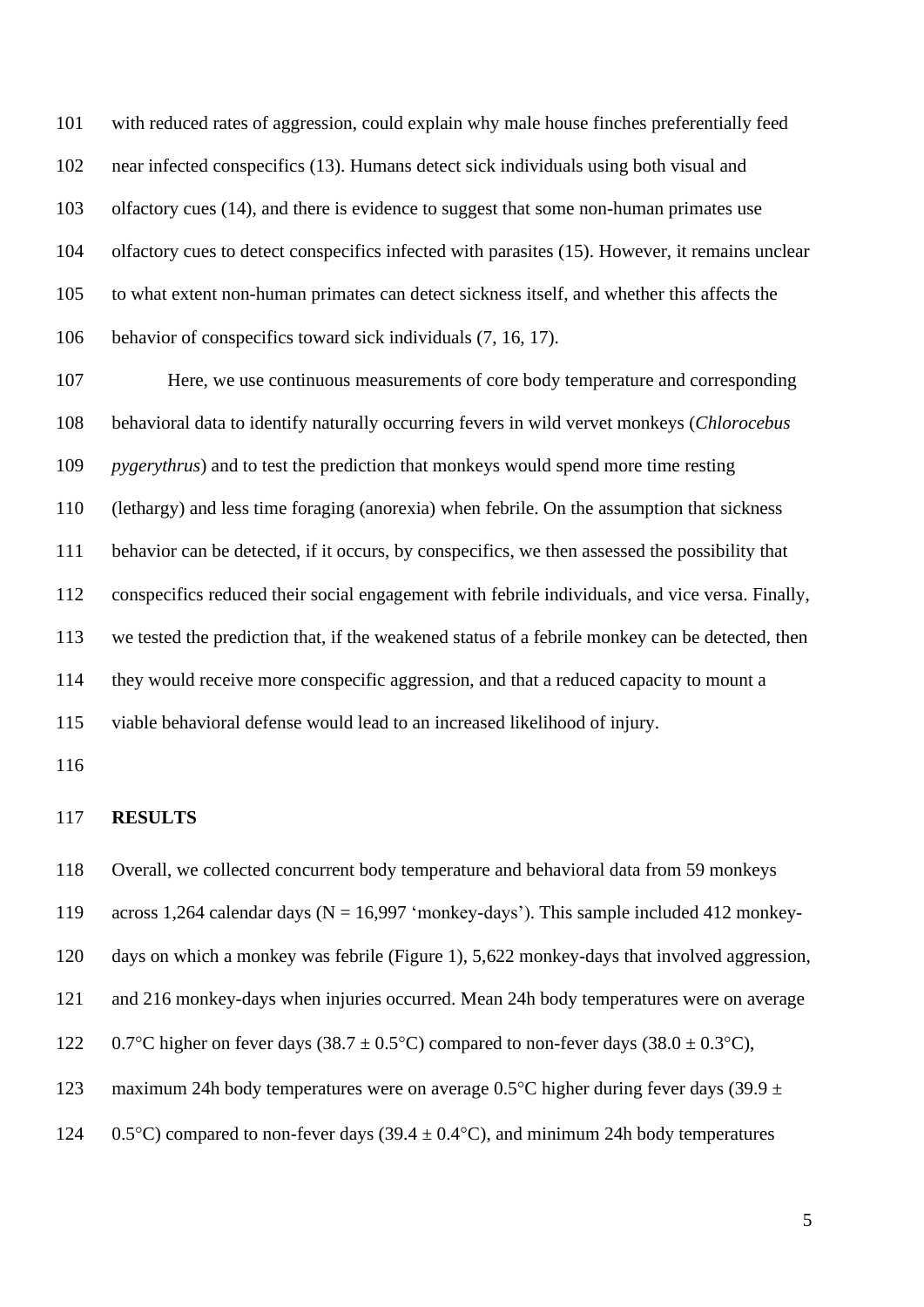125 were on average 0.7°C higher during fever days (37.5  $\pm$  0.6°C) compared to non-fever days 126  $(36.8 \pm 0.5^{\circ}C)$ .

 **Figure 1.** An illustration of a sustained upward shift in vervet monkey body temperature associated with a 6-day fever (red) and a relatively transient spike in body temperature associated with hyperthermia (blue). The data plotted represent 5-min recordings of body temperature from a single male vervet monkey across an 18-month period (upper-panel) that encapsulates febrile (lower-left panel) and hyperthermic (lower-right panel) body temperature patterns.

 Fevers had a meaningful positive effect on time spent resting and travelling, a meaningful negative effect on time spent feeding, and no meaningful effect on time spent socializing, nor the giving or receiving of grooming (Table 1, Figure S1). Of the 412 monkey-days on which a monkey was febrile, 39% involved aggression and 8% resulted in newly acquired injuries. Across the remaining monkey-days on which a monkey was afebrile, 33% involved aggression and 1% involved injuries. Fevers had a meaningful positive effect on the likelihood of receiving aggression or becoming injured (Table 1, Figure 2, Figure S1). Our models predict that febrile monkeys were twice as likely to receive aggression, and six times more likely to get injured, compared to afebrile monkeys.

 **Figure 2.** Illustration of the number of aggressions received (orange asterisks) and the timing of injury (purple 145 arrows) across two fever periods (red lines). The data plotted represent 5-min recordings of body temperature from a single male (upper-right panel) and female (lower-right panel) vervet monkey. Photos of male-male aggression (upper-left panel, credit: C. Young) and an injured febrile male (lower-left panel, credit: R. Blersch).

 Males were more likely to be the victims of aggression when they were febrile than were females (Table 2). Across all aggressions directed toward afebrile victims, 69% of the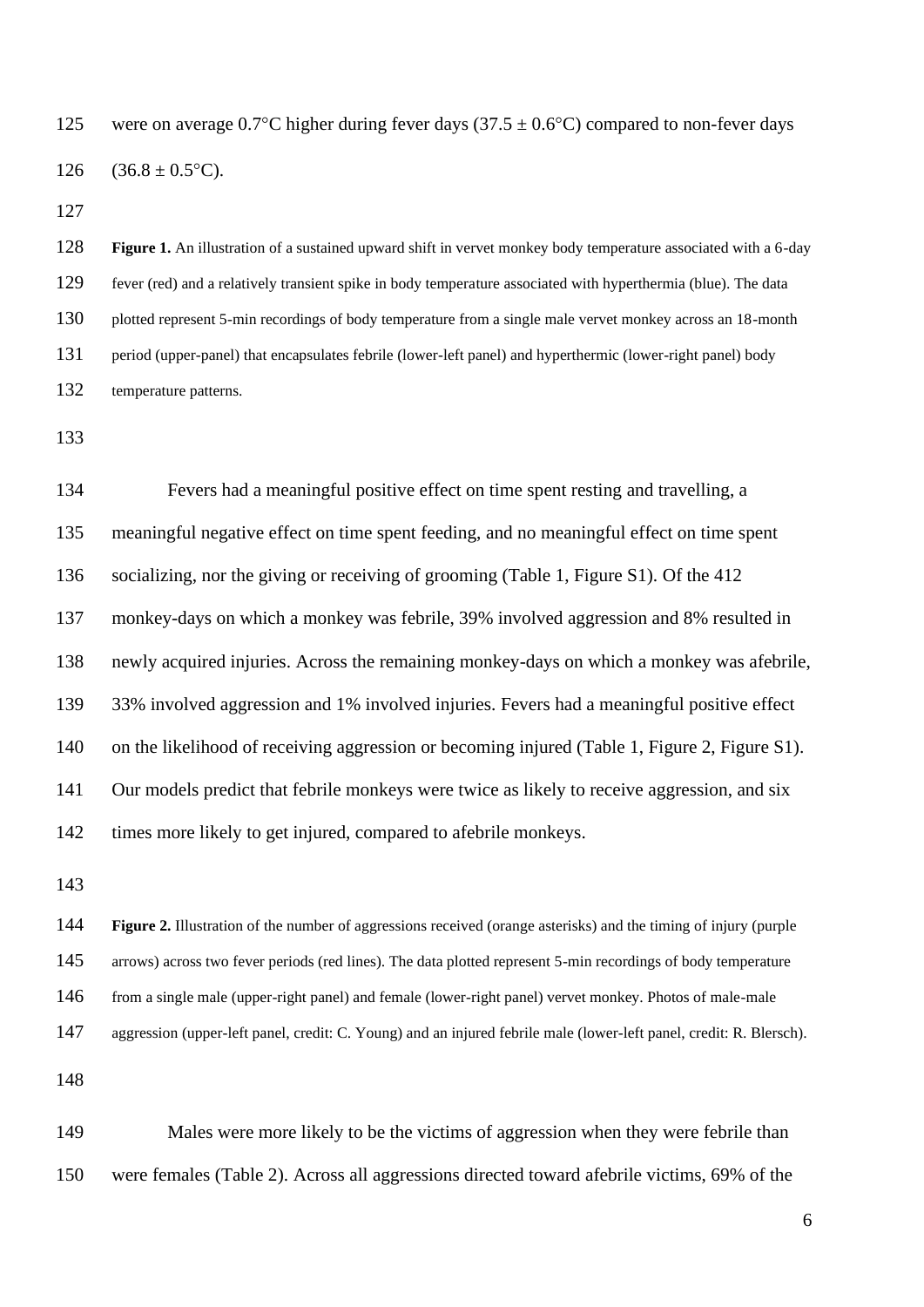victims were male and 31% were female. Across all aggressions directed toward febrile victims, 80% of the victims were male and 20% were female. Whether the victim of aggression was febrile or not, did not predict the sex of the aggressor, the sex combination of the aggressive dyad, whether the aggression was targeted up or down the dominance hierarchy, or the distance in dominance rank between opponents.

 When we compared the relative risk of injury to the day on which a fever started, we 157 found that the risk of injury was much lower ten days prior to the onset of a fever (Risk  $=$ 158 0.41, 95% CI:  $0.10 - 0.83$ ), reached a maximum two days after the onset of the fever (Risk = 1.40, 95% CI: 0.91 – 1.94), and returned to the pre-fever level by ten days after the onset of 160 fever (Risk = 0.19, 95% CI: 0.04 – 0.38,  $R^2$  marginal = 0.05,  $R^2$  conditional = 0.09, Table S14; Figure 3). That is, monkeys were more likely to get injured in the days closer to the onset of a fever, with the maximum probability of injury being two days after the onset of a fever. This result suggests that injuries were more likely when a monkey already had an established fever and were not the cause of the fever itself.

 **Figure 3.** Estimated trends for the estimated relative risk of injury (probability of injury / probability of injury at onset of fever) over a 21-day time window centered on the start of a fever event. The colored fill is truncated to indicate the 95% credibility interval.

### **DISCUSSION**

 Wild vervet monkeys displayed fevers and sickness behaviors, in the form of anorexia and lethargy. Sickness behaviors were facultative, such that monkeys still travelled with the troop and engaged in social activities, including grooming. Febrile monkeys, however, were twice as likely to be targeted with aggression from other troop members and were six-times more likely to get injured, compared to afebrile monkeys.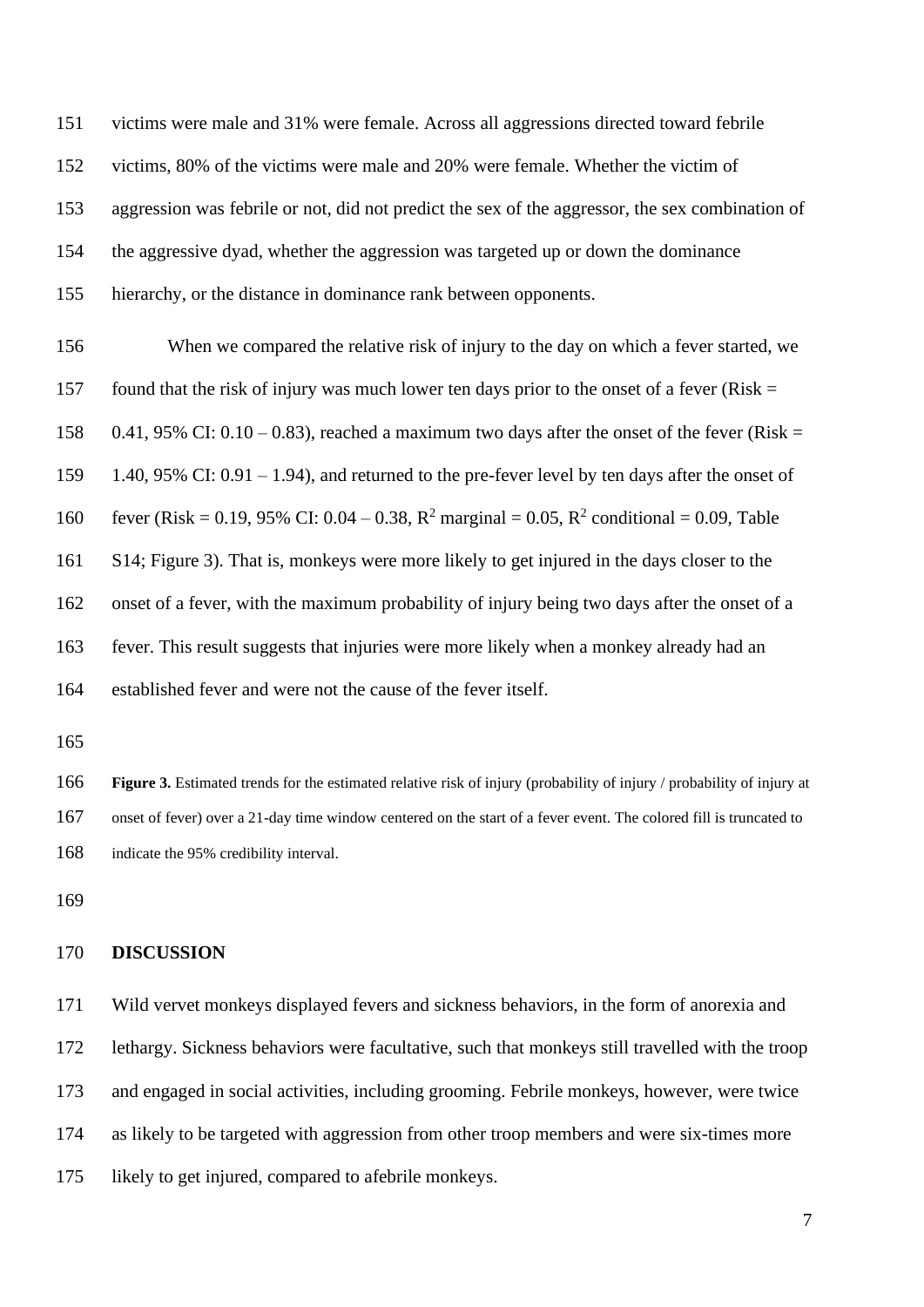Monkeys spent less time feeding when febrile, which is consistent with the expected sickness behavior of anorexia (1, 8, 18), and observations of other sick primates (16, 19). At first glance, anorexia might seem to be a counter-intuitive response, given the increase in metabolic rate associated with fevers and immune function (2). However, anorexia serves to reduce the body's overall expenditure of energy and can limit the available nutrients that would otherwise allow a pathogen to proliferate (1, 8). Monkeys spent more time resting when febrile, which suggests signs of lethargy, but also spent more time travelling and showed no change in time socializing. Although it might seem reasonable to suggest that a reduction in travel and social time would further help to reduce overall energetic expenditure, the cessation of these activities may not represent a viable option for highly gregarious and mobile species. Travelling with the group provides protection from predators (20), between- group competitiveness for resources (21), and facilitates other social benefits that might affect individual fitness (22, 23, 24, 25). The increase in traveling time when febrile could also reflect lethargy and the slower pace of a febrile monkey when travelling with the group. Alternatively, it is possible that harassment by conspecifics results in febrile individuals being more frequently displaced from one place to another, or that increased stress from harassment may activate overall arousal and hence time spent traveling (26). Such flexibility in the demonstration of sickness behavior supports the view that such behavior reflects a motivational reorganization of behavioral priorities that can be shaped by both environmental and social context (18, 27, 28).

 The interaction between sociality and sickness behaviors can be complex (29). Sick animals may either withdraw (30, 31) or interact more frequently with others (32, 33), dependent on the nature of the relationship, and the social context. For example, it may be disadvantageous to engage with threatening individuals while sick, but advantageous to associate with an ally that may afford protection (34). It has previously been shown that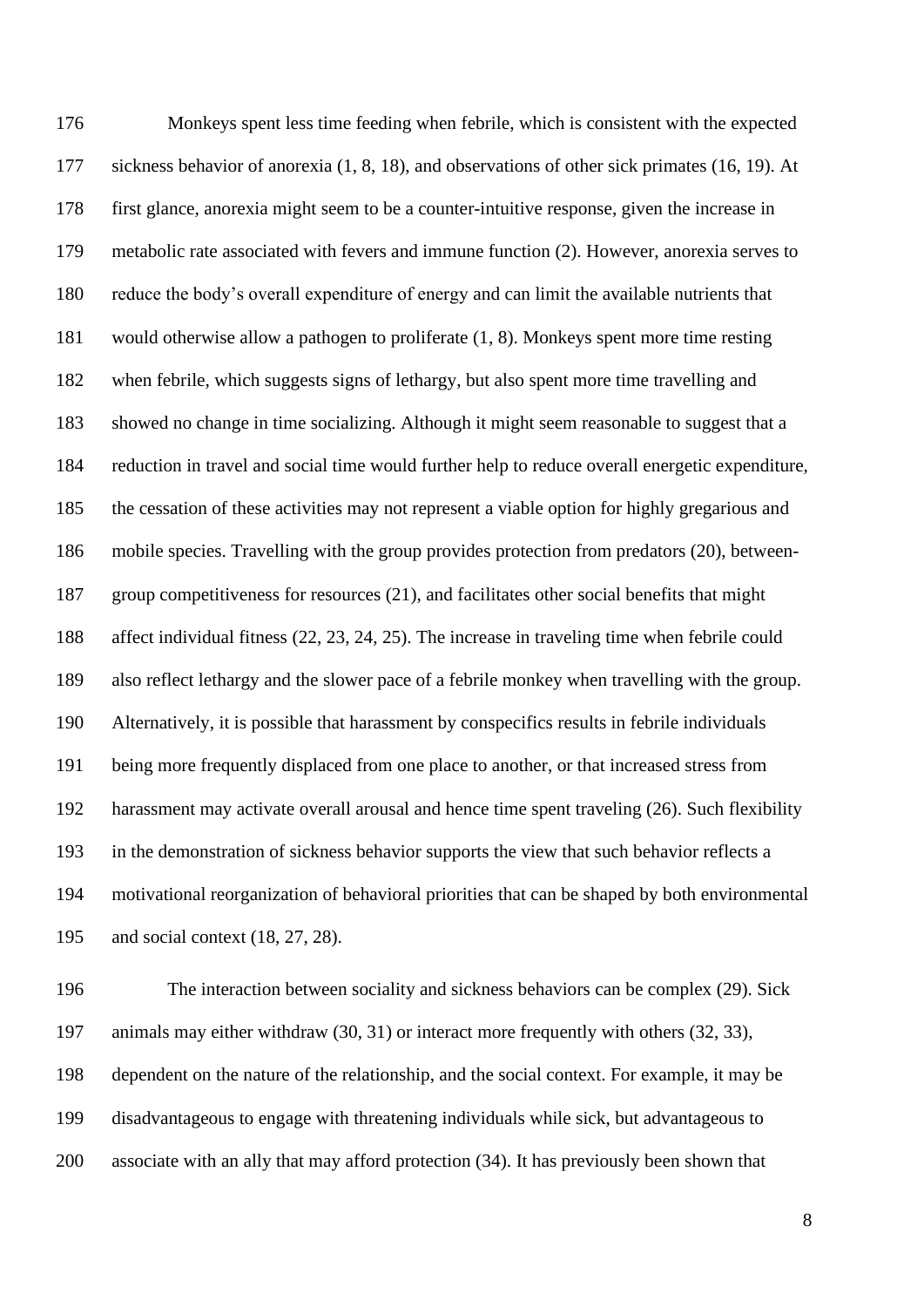vervet monkeys infested with gastrointestinal parasites continued to engage in allogrooming, 202 but tended to have fewer social interactions compared to healthy monkeys (16). Here, we found that there was no influence of fever on either grooming given nor received by febrile animals, confirming both that febrile monkeys did not reduce the amount of effort placed into grooming, and that group members did not alter their affiliative behavior toward those with fevers. Collectively, the behavioral response of our vervet monkeys to infection suggests that disease transmission within a group is likely and an important avenue of future enquiry is to identify the social predictors of fevers and disease transmission.

 If the stakes are high enough, it may pay conspecific bystanders to capitalize on the weakened status of a sick individual and target them with aggression. This concept offers an intriguing variation on the argument that acts of aggression between animals often appear random and unprovoked (35). Our suggestion here is that, in at least some instances, aggressive attacks may not be as random as they appear to a human observer. Instead, these attacks may represent the seizing of an opportunity to target animals who have a reduced ability to respond, potentially improving the attacking animal's status in addition to potentially exerting a negative effect on their opponent's fitness and survival prospects. Males were increasingly more likely to be the targets of aggression when they were febrile than were females. One explanation may be that as males are the migratory sex, male competition is more pronounced than it is for females (36), and thus the targeting of sick males, who lack stable coalitions (24), is more advantageous than it would be toward more socially integrated philopatric females.

 Humans detect sick individuals using both visual and olfactory cues (14), and there is evidence to suggest that non-human primates may also use olfactory cues to detect conspecifics infected with parasites (15). However, it remains unclear to what extent non-human primates can detect sickness itself, and whether detecting sickness affects the behavior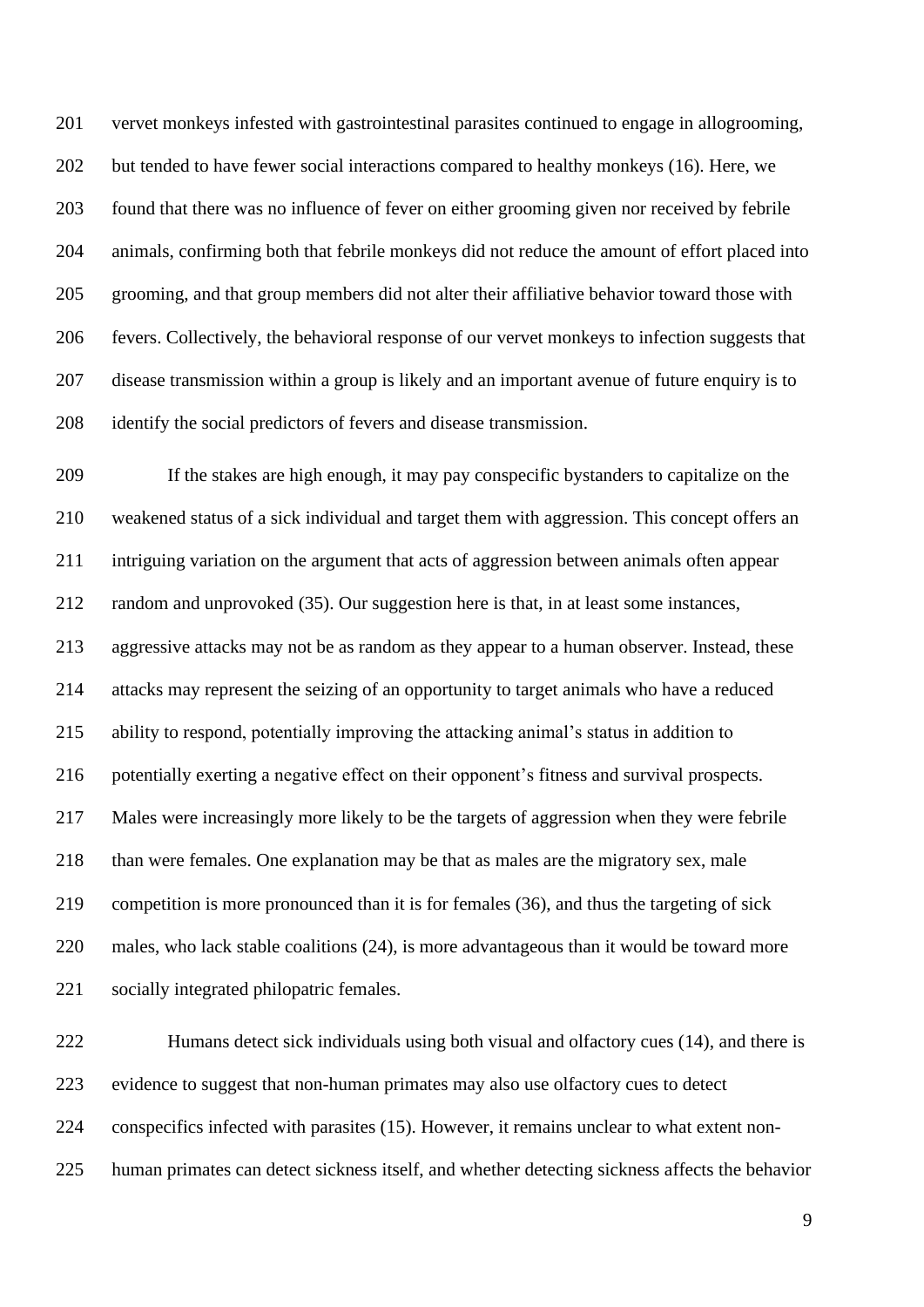of conspecifics toward sick individuals (7, 16, 17). A more parsimonious explanation, therefore, is that conspecifics detect, and act upon, the sickness behaviors of febrile individuals (such as lethargy), thus providing a counterargument for the adaptive value of sickness behavior (4). An alternative, but not mutually exclusive, explanation for the increased aggression towards febrile monkeys is that febrile monkeys may allow aggression to escalate uncharacteristically because they misread social cues. Indeed, inflammation impairs social cognition and the ability to identify emotional states in others (37) and may also slow behavioral transition rates (12).

 We can offer some additional, albeit anecdotal, evidence in support of the hypothesis that targeted aggression toward febrile individuals can have important social consequences (38). In 2015, we observed a rank reversal between the first- and second-ranked females in one of our study troops (39). Such wins up the hierarchy are rare for females in our population (40) and, in line with our suggestion here, this event coincided with the alpha female presenting with a fever. Over a seven-day fever period, we witnessed 12 instances of aggression against the alpha female, and four injuries (Figure 2). Over the next three months, the alpha and beta females engaged in 92 dominance interactions, 98% of which were won by the beta female, thus consolidating the rank reversal between these two females.

 Parasites and viral pathogens are ubiquitous in primate populations, and we know that they can drive devastating mortality rates (7, 17). Indeed, this is where most attention has been focused to date, with respect to understanding transmission dynamics within and between groups, and its implications for conservation efforts, zoonotic disease prevention, and human health (1, 8, 41). Our ability to tie fevers to sickness behavior, combined with a greater risk of attack and injury, suggests that social behavior represents more than just a route for disease spread. Changes to social structure may also be a consequence of infection, over and above the demographic changes associated with disease-related mortality. Such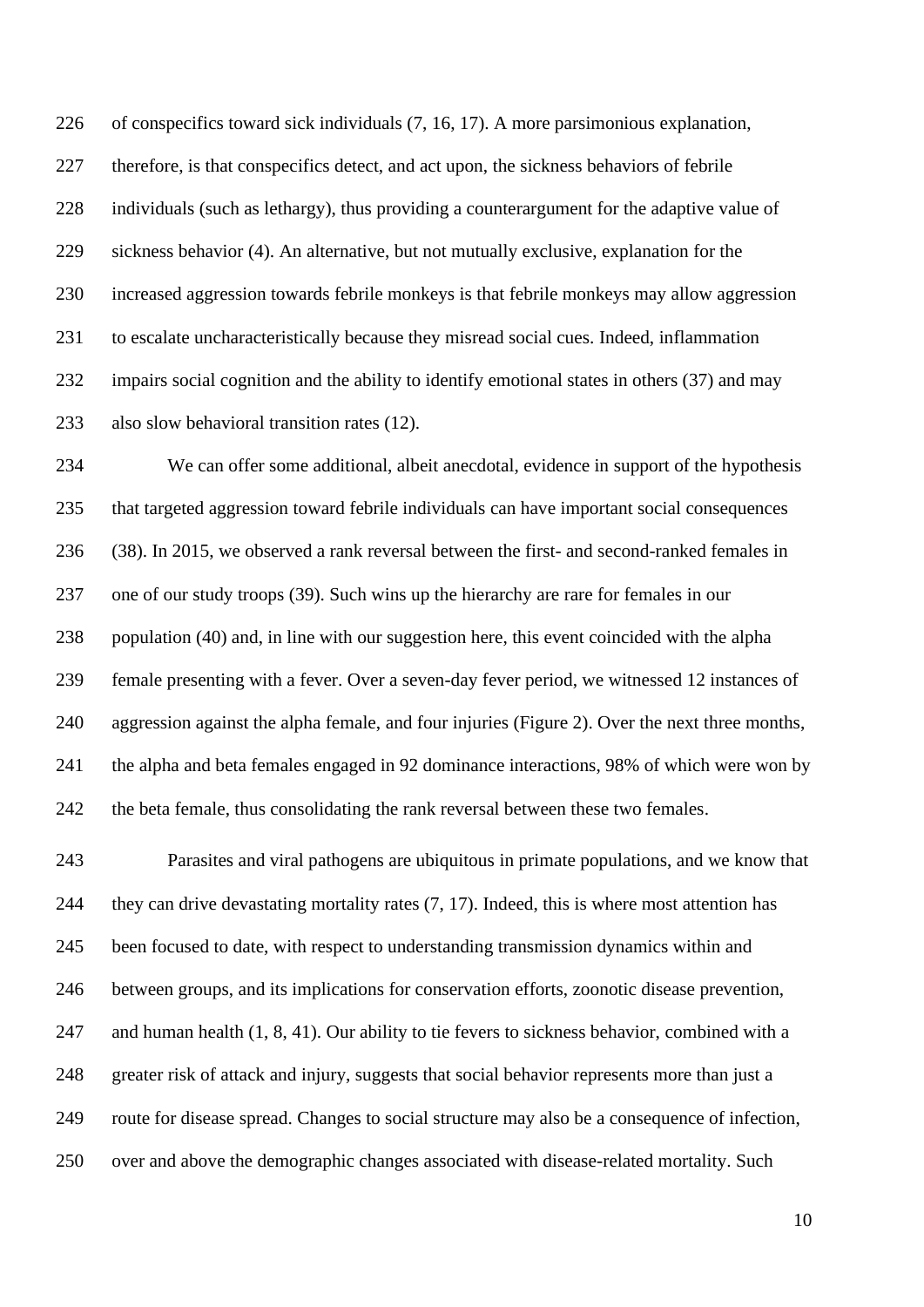effects may thus compound the effects of disease for gregarious animals, as mortality and dominance turnovers can lead to drastic shifts in the overall tenor and behavioral profile of social groups (38, 42). The degree to which social factors modulate the welfare of infected animals is an important aspect to consider when attempting to understand the ecological implications of disease. That knowledge will become increasingly relevant with the increase in disease prevalence predicted under climate change (43).

# **METHODS**

## **Data collection**

 Data were collected between January 2012 and May 2018 from three groups (i.e., RBM, RST and PT) of wild vervet monkeys in South Africa. Monkeys were fully habituated to the presence of researchers and were individually identifiable (22). We surgically implanted a 263 subset of our adult monkey population ( $N = 59$ : 30 females and 29 males) with miniature temperature-sensitive data loggers (2012-2013: mlog T1C, Sigma delta technologies, Perth, 265 Australia, resolution =  $0.06^{\circ}$ C; 2013-2018: DST centi-T loggers, Star oddi, Gardabaer, 266 Iceland, resolution =  $0.03^{\circ}$ C), which recorded core body temperature at five-minute intervals. For full details of the capture and surgery procedure see McFarland et al., (23). Capture and surgical procedures were approved by the University of the Witwatersrand Animal Ethics

Research Committee (2010/41/04; 2015/04/14B).

The International Union of Physiological Sciences (IUPS) defines a fever as "an

elevation of the set-point of body temperature… [which is] actively established and

272 defended" (44). By contrast, hyperthermia is a rise in body temperature "not accompanied by

supportive changes in thermoeffector activities" (44). Based on these definitions, we

- 274 classified a fever as a  $>0.5^{\circ}$ C increase in a monkey's mean and minimum 24h body
- temperature, above their overall mean and minimum body temperature, lasting a minimum of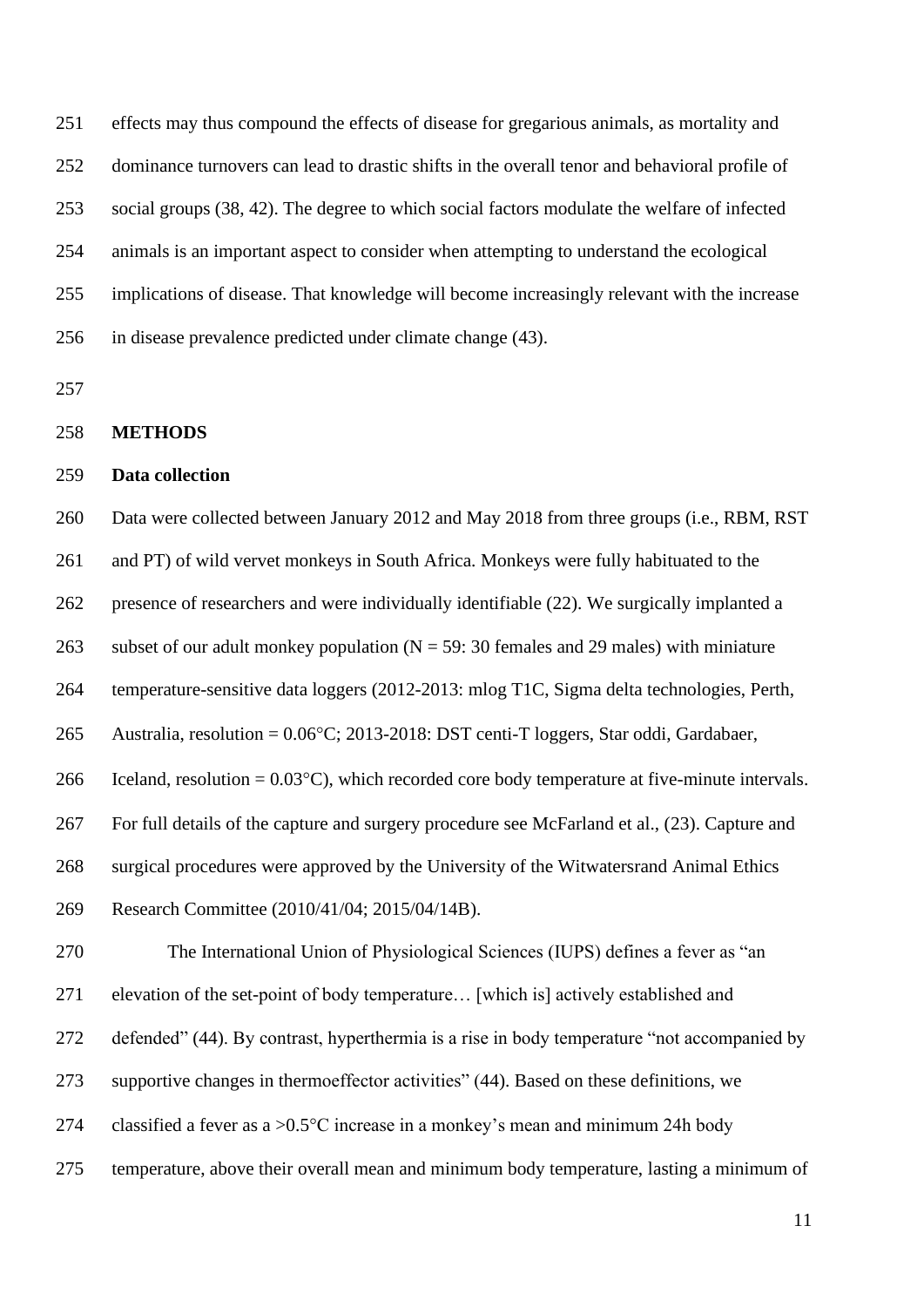two consecutive days (Figure 1) (45). This classification allowed us to exclude instances of short-term hyperthermia (Figure 1). Our definition of a fever identified a sample that includes 278 both low- and high-grade fevers (46). Because of the rarity of high-grade fevers (a  $>1.5^{\circ}C$  increase in mean and minimum 24h body temperature: <1% of our fever sample), we were unable to run the analyses on these different grades of fever separately. However, any effect of a fever on sickness behavior or aggression can therefore be considered conservative.

 When fevers were separated by fewer than seven days, monkeys were considered to be 'febrile' across this period for the purpose of our analysis. Although these intermediary days are not defined as febrile through body temperature elevation, we considered these intermediary days to be a period of continued vulnerability in regard to reduced capacity and sickness behavior, and the potential to be targeted with aggression. In total, we collected 34,353 'monkey-days' of continuous body temperature measurement from 59 monkeys (30 females, 29 males) over the six-year study, and detected 128 fevers in 43 monkeys totalling 776 fever-days. Fevers lasted between 2 and 20 days, and fever episodes, including intermediary days, lasted up to 46 days. Vervet monkeys, including those in our population, have been shown to host a number of gastrointestinal parasites (16, 47) and viruses (48, 49), some of which have been linked to sickness behavior and possible social transmission. Given gastrointestinal parasites are largely considered to be non-pathogenic, fevers identified in our study are most likely to be the result of viral or bacterial infections (46).

 Instantaneous scan data (22) were collected daily at 30-minute intervals across daylight hours from all adults that could be located within a ten-minute period. The activity of each scanned monkey was recorded as resting, feeding, travelling, socializing (i.e., allogrooming, playing, or mating) or other (22). The identities of the actor and recipient were recorded during allogrooming (hereafter grooming) and ad libitum occurrences of aggression 300 (40). Decided dyadic agonistic interactions exchanged between adults (RBM  $= 6.627$ , RST  $=$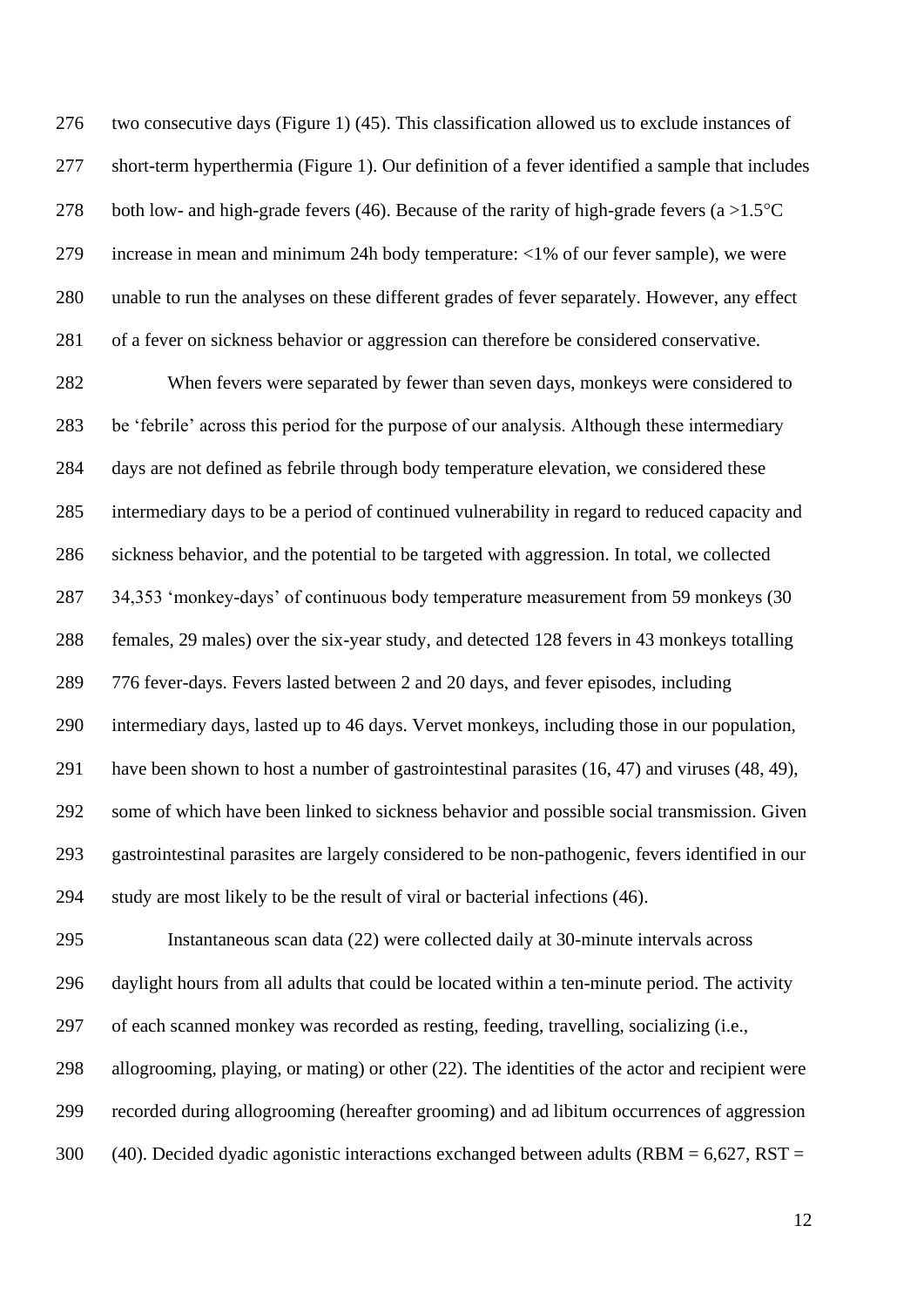301 8,194, and PT = 7,046) were used to determine dominance ranks using standardised David's scores (50). Yearly scores were calculated separately for each group and standardized to facilitate comparisons between groups and years (40). Newly acquired injuries were recorded during daily censuses. Injuries from predation attempts or accidents were exceptionally rare, and monkeys were twice as likely to get injured on days they received aggression (Table S15; see also (36)). Injuries were therefore assumed to be the result of conspecific aggression. Behavioral data collection protocols were approved by the University of Lethbridge (Animal Welfare Protocols 0702/1505).

#### **Statistical analysis**

 We ran a series of Bayesian Generalized Linear Mixed Models (GLMMs) and a Generalized Additive Model (GAM), using the "brms" package (51) in R 3.5.0. (52). We ran four chains for 2000 or 4000 iterations, after 1000 warmup iterations, to confirm convergence. All models converged (R-hat< 1.01) and effective sample size exceeded 400 (i.e., >number of chains\*100; (51)). We set weakly informative priors centered on zero (i.e., normal (0,1)) for the main effects, and used the 'posterior predictive check' (pp\_check) function to assess model fit, and to confirm the suitability of our choice of priors and likelihood model distributions (53). We used the "bayestestR" package (54) to generate 'probability of direction' estimates for the fixed effects. These estimates indicate the certainty of the direction (negative or positive) of an effect and are interpretively helpful because they are closely correlated with commonly used frequentist p-values (54), with pd~97.5%, pd~99.5%, 322 and pd~99.95% corresponding to what Colquhoun (55) considered to indicate weak (P<0.05), moderate (P<0.01) and strong (P<0.001) evidence of effects, respectively. We used the  $\cdot$  'r2 bayes' function to calculate marginal and conditional R<sup>2</sup> values for the fixed effect and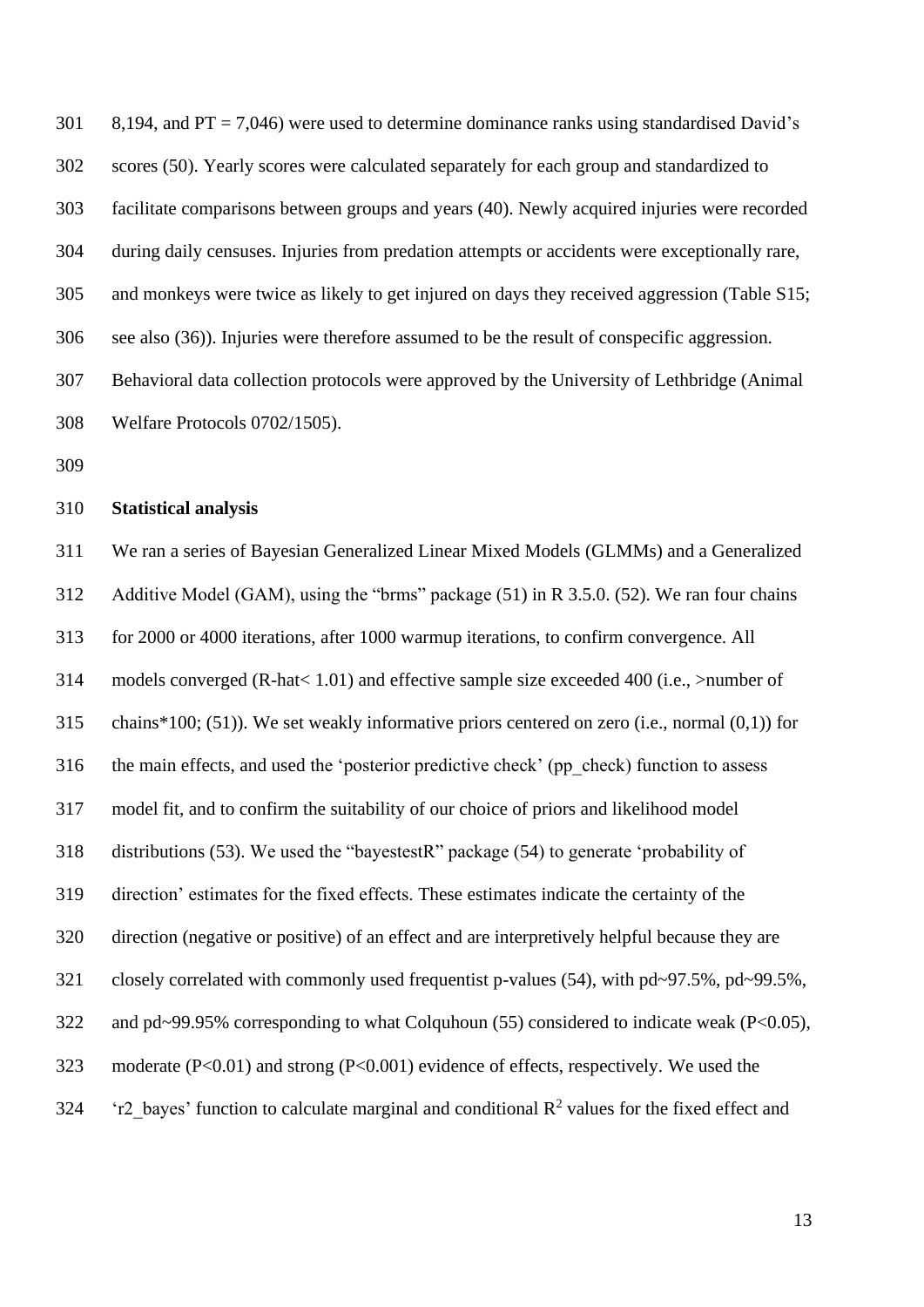whole models, respectively (56). Full-model results are provided in the supplementary material (Tables S1 to S15).

 We ran six GLMMs, specifying a Poisson distribution, entering the daily count of our four scanned activities (i.e., resting, feeding, travelling, socializing, grooming given, and grooming received), in turn, as the outcome variable, and the total number of subject scans collected each day as the offset variable. We ran two GLMMs, specifying a Bernoulli distribution, entering aggression received (no/yes) or injury (no/yes), in turn, as the outcome variable. In all eight GLMMs we entered fever-day (no/yes) as the predictor variable. We also entered monkey sex (female/male) as a predictor variable to control for sex differences in activity patterns and aggressive behavior (22, 40). We entered date ID and monkey ID as crossed random intercepts to deal with repeated measures and to control for seasonal variation in activity patterns, aggressive behavior and injury (22, 36, 40). The inclusion of fever episode ID as an additional random intercept did not improve the models, nor change the magnitude or direction of effects, and was not therefore included in our final models. We ran four GLMMs, specifying a Bernoulli distribution, entering aggressor sex (female/male), victim sex (male/female), sex combination of the aggression dyad (mixed/same) and aggression direction (down/up the dominance hierarchy), in turn, as the outcome variable. We also ran a GLMM, specifying a gaussian distribution, entering absolute rank difference between aggressive opponents as the outcome variable. In these five GLMMs we entered whether the victim of aggression was febrile or not as the predictor variable, and date ID, victim ID and/or aggressor ID as crossed random intercepts. Given that injuries may be either the cause or a consequence of fevers, we used a 21-

injuries were more likely to occur before or after the onset of a fever. We ran a GAM,

day GAM time-window approach (57), centered over the onset of a fever, to confirm whether

specifying a Bernoulli distribution, entering injury (no/yes) as the outcome variable. We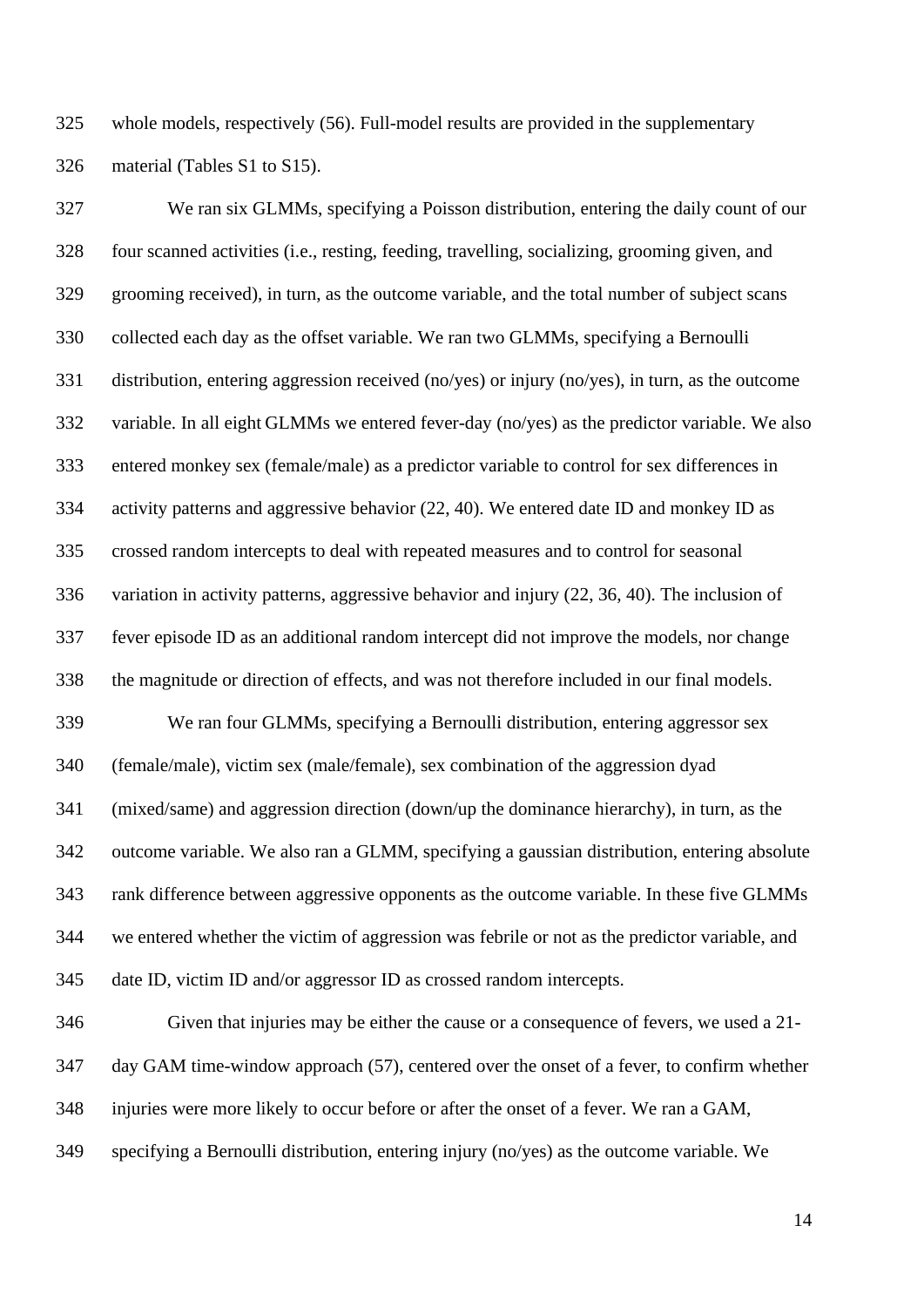entered day from the start of the fever, monkey sex, and a circular spline for day of year as predictor variables, and monkey ID as a random intercept.

# **ACKNOWLEDGMENTS AND FUNDING SOURCES**

- We are grateful to the Tompkins family for permission to work on the Samara Private Game
- Reserve, our team of verveteers and veterinarians for assistance with data collection and
- surgery, and two anonymous reviewers for helpful suggestions that improved this manuscript.
- This research was funded by Faculty research grants from the University of the
- Witwatersrand, a Claude Leon Fellowship awarded to R.M., Natural Sciences and
- Engineering Research Council of Canada Discovery grants to S.P.H. and L.B., a Canada
- Research Chair award to LB, National Research Foundation of South Africa grants to A.F.,
- R.H., S.P.H. and Duncan Mitchell, a Carnegie Corporation of New York grant to A.F., and a

Harry Oppenheimer Fellowship to Duncan Mitchell.

### **REFERENCES**

- 1. B. L. Hart, Biological basis of the behavior of sick animals. *Neurosci. Biobehav. Rev.* **12**, 123-137 (1988).
- 2. L. B. Martin, A. Scheuerlein, M. Wikelski, Linking physiological and fitness costs of
- immune activity: increased immune activity elevates energy expenditure of house

sparrows. *Proc. R. Soc. B Biol. Sci.* **270**, 153-158 (2003).

- 3. L. M. Harden, S. Kent, Q. J. Pittman, J. Roth, Fever and sickness behavior: Friend or foe? *Brain Behav. Immun.* 50, 322-333 (2015).
- 4. B. L. Hart, Behavioral adaptations to pathogens and parasites: five strategies. *Neurosci.*
- *Biobehav. Rev.* **14**, 273-294 (1990).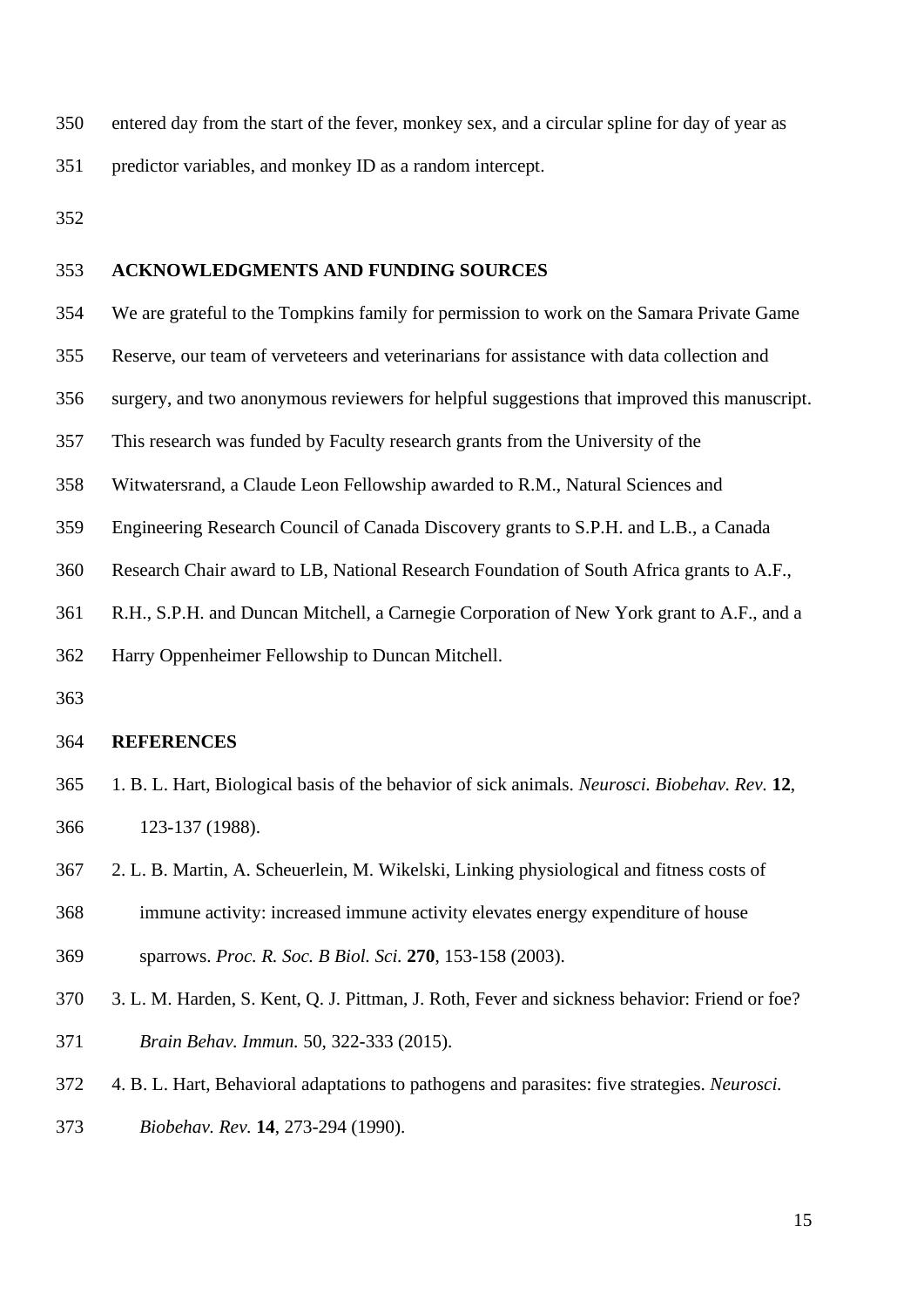- 5. R. Dantzer, K. W. Kelley, Twenty years of research on cytokine-induced sickness
- behavior. *Brain Behav. Immun.* **21**, 153-160 (2007).
- 6. R. Poulin, Adaptive changes in the behaviour of parasitized animals: a critical review. *Int.*
- *J. Parasitol.* **25**(12), 1371-1383 (1995).
- 7. C. Nunn, S. Altizer, S. M. Altizer, Infectious diseases in primates: behavior, ecology and evolution (Oxford University Press, 2006).
- 8. J. S. Adelman, L. B. Martin, Vertebrate sickness behaviors: adaptive and integrated neuroendocrine immune responses. *Integr. Comp. Biol*. **49**, 202-214 (2009).
- 9. P. Stockley, A. Campbell, Female competition and aggression: interdisciplinary
- perspectives. *Phil. Trans. R. Soc. B* **368**, 20130073 (2013)
- 10. S. C. Moyers, K. B. Kosarski, J. S. Adelman, D. M. Hawley, Interactions between social
- behaviour and the acute phase immune response in house finches. *Behaviour* **152**, 2039- 2058 (2015).
- 11. F. Cirulli, L. De Acetis, E. Alleva, Behavioral effects of peripheral interleukin-1
- administration in adult CD-1 mice: specific inhibition of the offensive components of
- intermale agonistic behavior. *Brain Res.* **791**, 308-312 (1998).
- 12. B. M. Fairbanks, D. M. Hawley, K. A. Alexander, No evidence for avoidance of visibly
- diseased conspecifics in the highly social banded mongoose (*Mungos mungo*). *Behav.*
- *Eco. Sociobiol.* **69**, 371-381 (2015)
- 13. K. M. Bouwman, D. M. Hawley, Sickness behaviour acting as an evolutionary trap? Male
- house finches preferentially feed near diseased conspecifics. *Biol. Lett.* **6**, 462-465 (2010).
- 14. C. Regenbogen et al., Behavioral and neural correlates to multisensory detection of sick
- humans. *Proc. Natl. Acad. Sci. U.S.A.* **114**, 6400-6405 (2017)
- 15. C. Poirotte et al., Mandrills use olfaction to socially avoid parasitized conspecifics. *Sci.*
- *Advances* **3**, e1601721 (2017)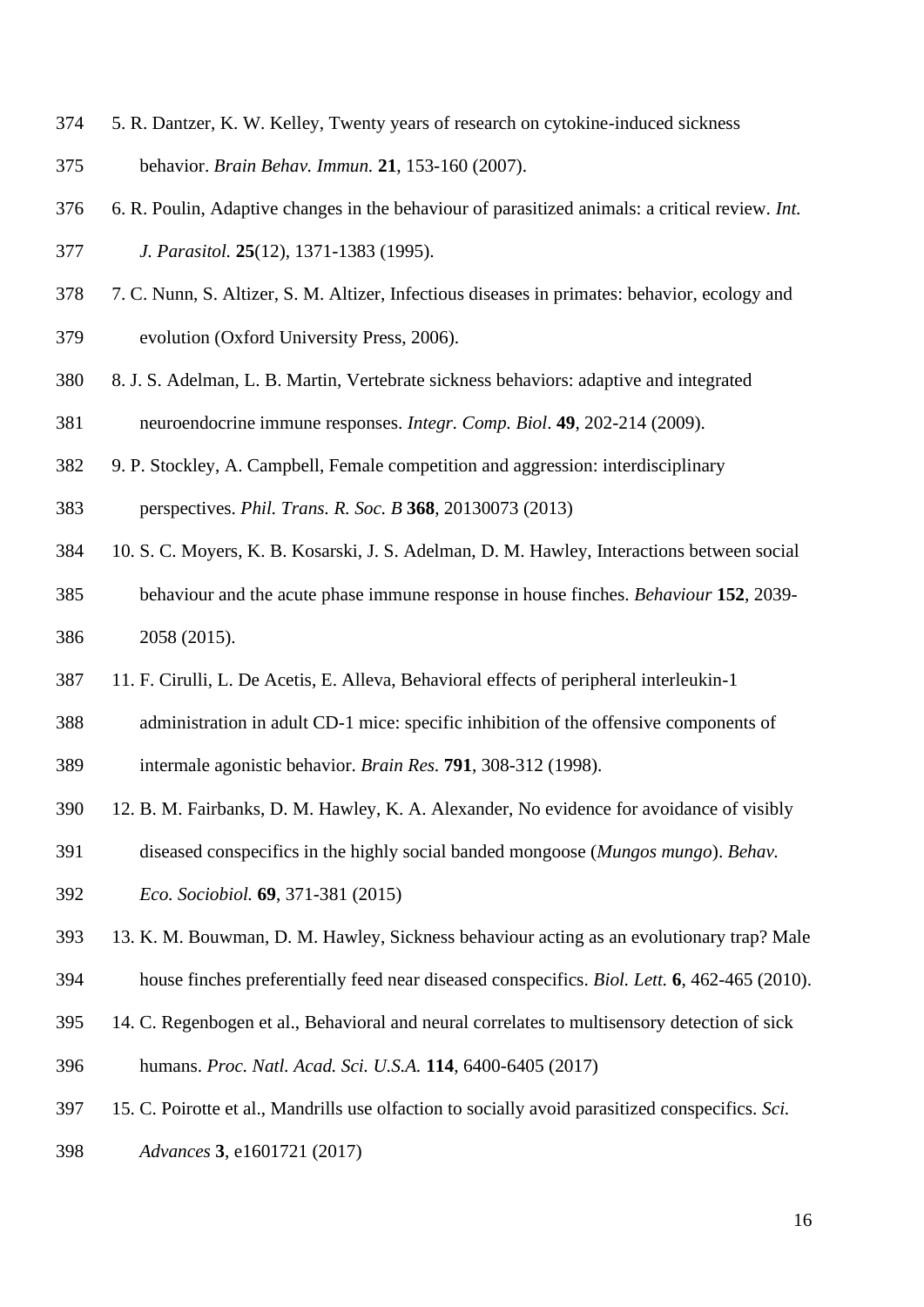- 16. C. A. Chapman et al., Social behaviours and networks of vervet monkeys are influenced by gastrointestinal parasites. *PLoS One* **11**, e0161113 (2016).
- 17. J. Rushmore, D. Bisanzio, T. R. Gillespie, Making new connections: insights from primate-parasite networks. *Trends in Parasitol*. **33**, 547-560 (2017).
- 18. P. C. Lopes, J. Adelman, J.C. Wingfield, G. E. Bentley, Social context modulates sickness behavior. *Behav. Ecol. Sociobiol.* **66**, 1421-1428 (2012)
- 19. R. R. Ghai, V. Fugere, C. A. Chapman, T. L. Goldberg, T. J. Davies, Sickness behaviour associated with non-lethal infections in wild primates. *Proc. R. Soc. B. Bio. Sci.* **282**,
- 20151436 (2015).
- 20. N. Josephs, T. Bonnell, M. Dostie, L. Barrett, S. P. Henzi, Working the crowd: sociable vervets benefit by reducing exposure to risk. *Behav. Ecol.* **27**, 988-994 (2016).
- 21. T. J. M. Arseneau-Robar, A. L. Taucher, A. B. Schnider, C. P. van Schaik, E. P. Willems,
- Intra-and interindividual differences in the costs and benefits of intergroup aggression in

female vervet monkeys. *Anim. Behav.* **123**, 129-137 (2017).

- 22. R. McFarland, L. Barrett, R. Boner, N. J. Freeman, S. P. Henzi, Behavioral flexibility of
- vervet monkeys in response to climatic and social variability. *Am. J. Phys. Anthropol.*
- **154**, 357-364 (2014).
- 23. R. McFarland et al., Social integration confers thermal benefits in a gregarious primate. *J. Anim. Ecol.* **84**, 871-878 (2015).
- 24. N. J. Freeman, C. Young, L. Barrett, S. P. Henzi, Coalition formation by male vervet
- monkeys (*Chlorocebus pygerythrus*) in South Africa. *Ethology* **122**, 45-52 (2016).
- 25. C. Young et al., Climate induced stress and mortality in vervet monkeys. *Roy. Soc. Open Sci.* **6**, 191078 (2019).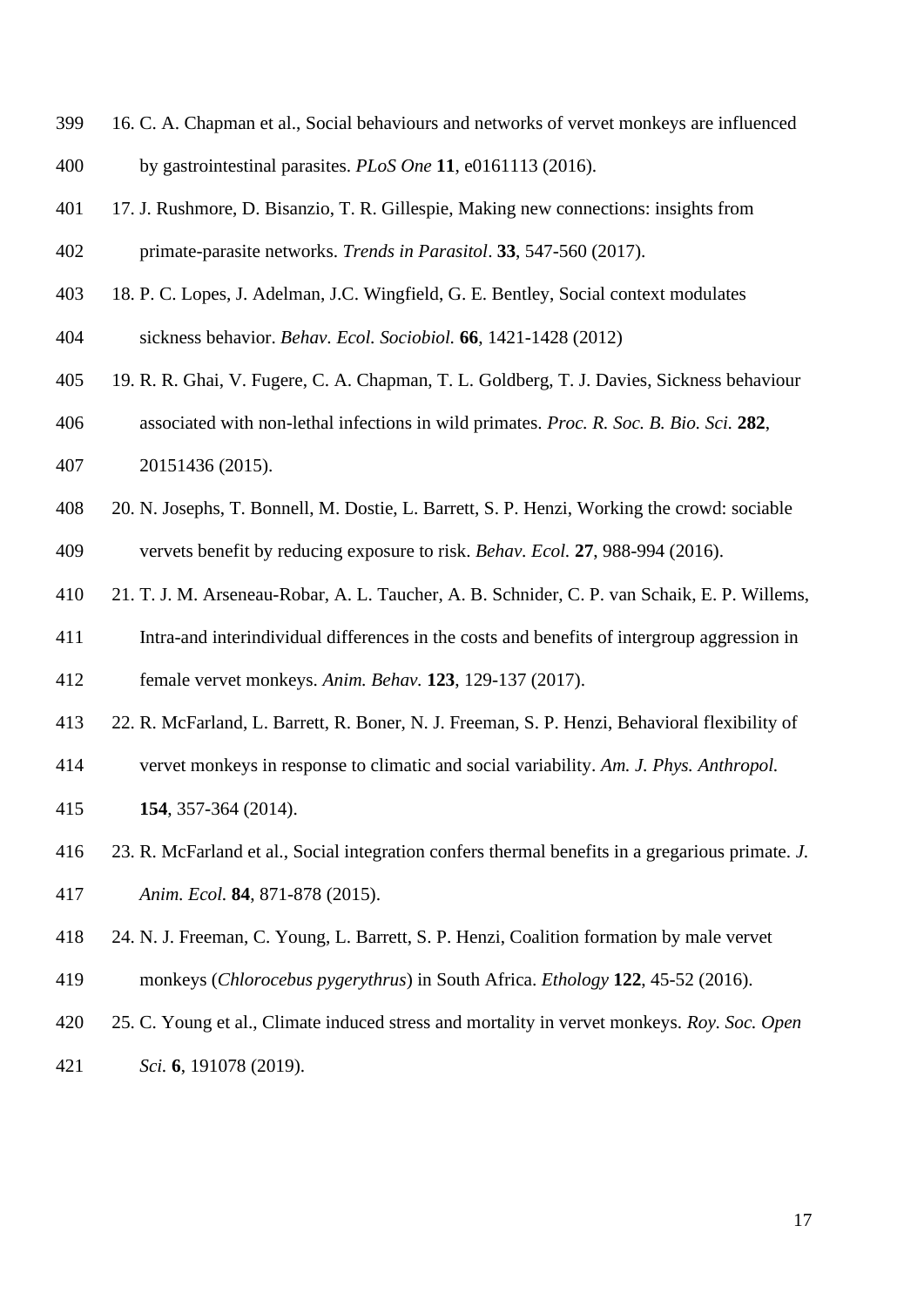- 26. T. Katafuchi et al., Prolonged effects of polyriboinosinic: polyribocytidylic acid on
- spontaneous running wheel activity and brain interferon-α mRNA in rats: a model for
- immunologically induced fatigue. *Neuroscience* **120**, 837-845 (2003).
- 27. A. Aubert, Sickness and behaviour in animals: a motivational perspective. *Neurosci.*
- *Biobehav. Rev.* 23, 1029-1036 (1999)
- 28. P. C. Lopes, When is it socially acceptable to feel sick? *Proc. R. Soc. B Biol. Sci.* **281**, 20140218 (2014).
- 29. M. B. Hennessy, T. Deak, P. A. Schiml, Sociality and sickness: have cytokines evolved to
- serve social functions beyond times of pathogen exposure? *Brain Behav. Immun.* 37, 15- 20 (2014).
- 30. K. W. Kelley et al., Cytokine-induced sickness behavior. *Brain Behav. Immun.* **17**, 112- 118 (2003)
- 31. N. Weber et al., Badger social networks correlate with tuberculosis infection. *Curr. Biol.* **23**, R915-R916 (2013).
- 32. C. Loehle, Social barriers to pathogen transmission in wild animal populations. *Ecology* **76**, 326-335 (1995).
- 33. A. A, Willette, G. R. Lubach, C. L. Coe, Environmental context differentially affects
- behavioral, leukocyte, cortisol, and interleukin-6 responses to low doses of endotoxin in
- the rhesus monkey. *Brain Behav. Immun*. **21**, 807-815 (2007).
- 34. M. Moieni, N. I. Eisenberger, Effects of inflammation on social processes and
- implications for health. *Ann. N. Y. Acad. Sci*. **1428**, 5 (2018).
- 35. J. B. Silk, Practice random acts of aggression and senseless acts of intimidation: The logic of status contests in social groups. *Evol. Anthropol.* **11**, 221-225 (2002).
- 36. S. P. Henzi, J. W. Lucas, Observations on the inter-troop movement of adult vervet
- monkeys (*Cercopithecus aethiops*). *Folia Primatol.* **33**, 220-235 (1980).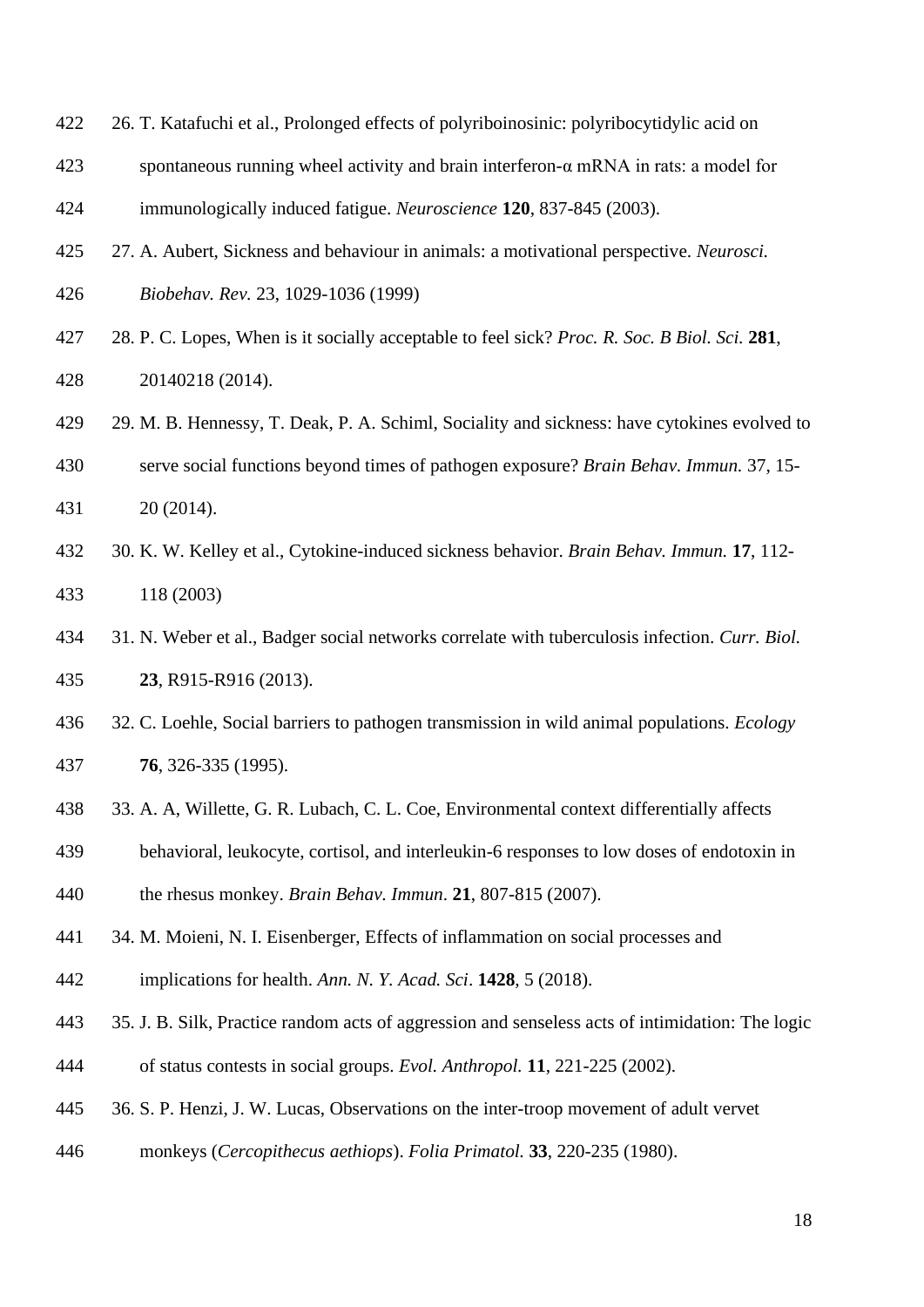- 37. M. Moieni, M. R. Irwin, I. Jevtic, E. C. Breen, N. I. Eisenberger, Inflammation impairs social cognitive processing: A randomized controlled trial of endotoxin. *Brain Behav. Immun.* **48**, 132-138 (2015).
- 38. D. W. H. Cohn, I. Gabanyi, D. Kinoshita, L. C. de Sá-Rocha, Lipopolysaccharide
- administration in the dominant mouse destabilizes social hierarchy. *Behav. Process.* **91**, 54-60 (2012).
- 
- 39. C. Young et al., Faecal glucocorticoid metabolite monitoring as a measure of
- physiological stress in captive and wild vervet monkeys. *Gen. Comp. Endocrinol.* **253**, 53-59 (2017).
- 
- 40. C. Young, R. McFarland, L. Barrett, S. P. Henzi, Formidable females and the power
- trajectories of socially integrated male vervet monkeys. *Anim. Behav.* **125**, 61-67 (2017)
- 41. D. M. Hawley, S. M. Altizer, Disease ecology meets ecological immunology:
- understanding the links between organismal immunity and infection dynamics in natural
- populations. *Funct. Ecol.* **25**, 48-60 (2011).
- 42. R. M. Sapolsky, Social status and health in humans and other animals. *Annu. Rev.*
- *Anthropol.* **33**, 393-418 (2004)
- 43. S. Altizer, R. S. Ostfeld, P. T. Johnson, S. Kutz, C. D. Harvell, Climate change and
- infectious diseases: from evidence to a predictive framework. *Science* **341**, 514-519
- (2013).
- 44. IUPS Thermal Commission, Glossary of terms for thermal physiology. *Jpn. J. Physiol.* **51**, 245-280 (2001).
- 45. R. S. Hetem et al., Fever and sickness behavior during an opportunistic infection in a
- free-living antelope, the greater kudu (*Tragelaphus strepsiceros*). *Am. J. Physiol. Regul.*
- *Integr. Comp. Physiol.* **294**, 246-254 (2008)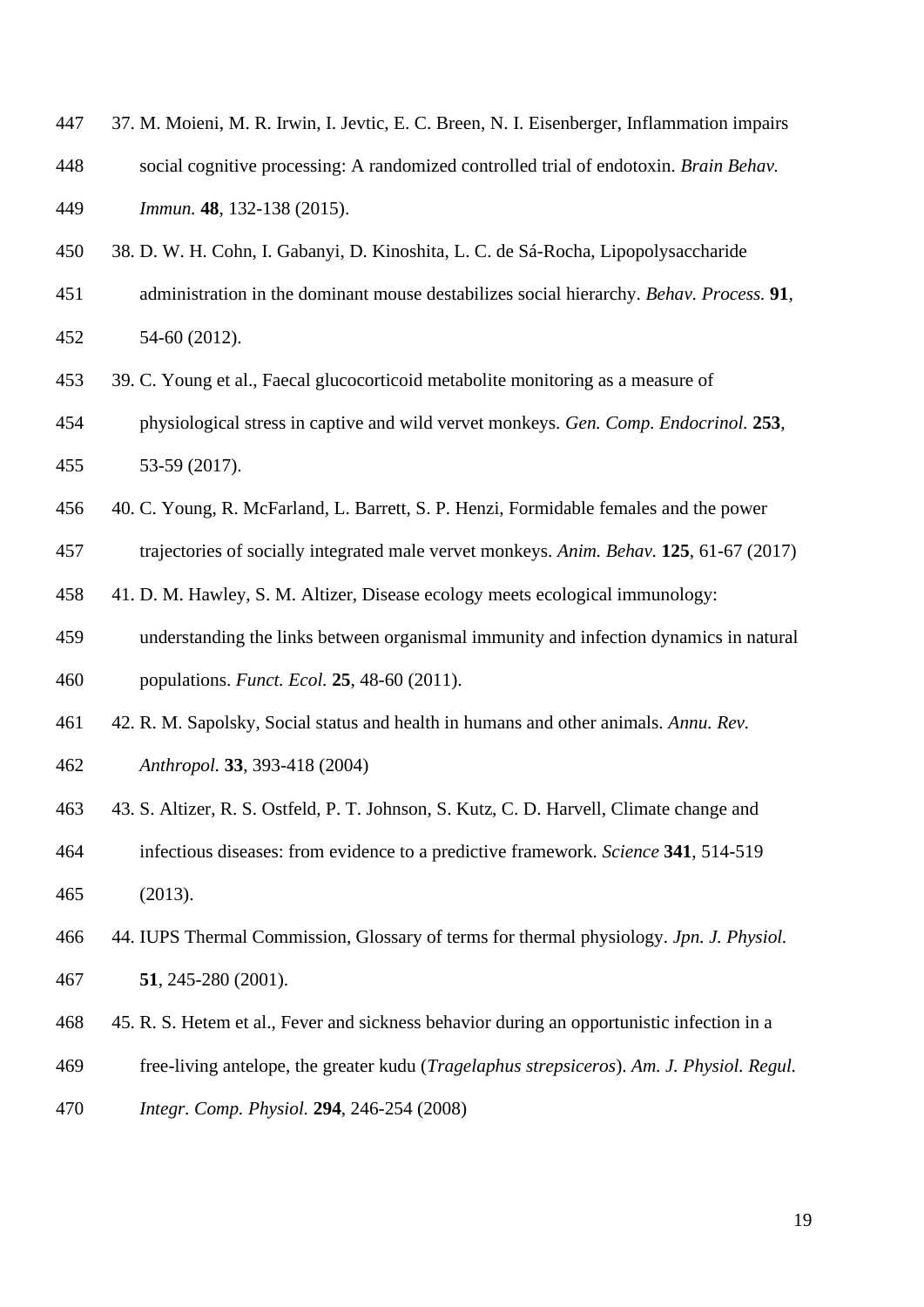- 46. D. Ogoina, Fever, fever patterns and diseases called 'fever'–a review. *J. Infect. Public Health* **4**, 108-124 (2011).
- 47. R. Blersch et al., Gastrointestinal parasites of vervet monkeys (*Chlorocebus pygerythrus*)
- in a high latitude, semi-arid region of South Africa. *J. Parasitol.* **105**, 630-637 (2019).
- 48. D. Ma et al., SIVagm infection in wild African green monkeys from South Africa:
- epidemiology, natural history, and evolutionary considerations. PLoS Pathogens **9**,

e1003011 (2013).

- 49. A. L. Bailey et al., Arteriviruses, pegiviruses, and lentiviruses are common among wild African monkeys. *J. Virol.* **90**, 6724-6737 (2016).
- 
- 50. H. De Vries, J. M. Stevens, H. Vervaecke, Measuring and testing the steepness of
- dominance hierarchies. *Anim. Behav*. **71**, 585-592 (2006).
- 51. P.-C. Bürkner, Brms: An R package for Bayesian multilevel models using Stan. *J. Stat. Softw.* **80**, 1-28 (2017).
- 52. R Core Team, R: A language and environment for statistical computing. R Foundation for Statistical Computing*.* (Vienna, Austria, 2018).
- 53. R. McElreath, Statistical rethinking: A Bayesian course with examples in R and Stan (CRC press, 2020).
- 54. D. Makowski, M. S. Ben-Shachar, D. Lüdecke, BayestestR: Describing effects and their
- uncertainty, existence and significance within the Bayesian framework. *J. Open Source Softw.* **4**, 1541 (2019).
- 55. D. Colquhoun, An investigation of the false discovery rate and the misinterpretation of p-values. *R. Soc. Open. Sci*. **1**, 140216 (2014)
- 56. S. Nakagawa, H. Schielzeth, A general and simple method for obtaining R2 from
- generalized linear mixed‐effects models. *Meth. Ecol. Evol.* 4(2), 133-142 (2013)